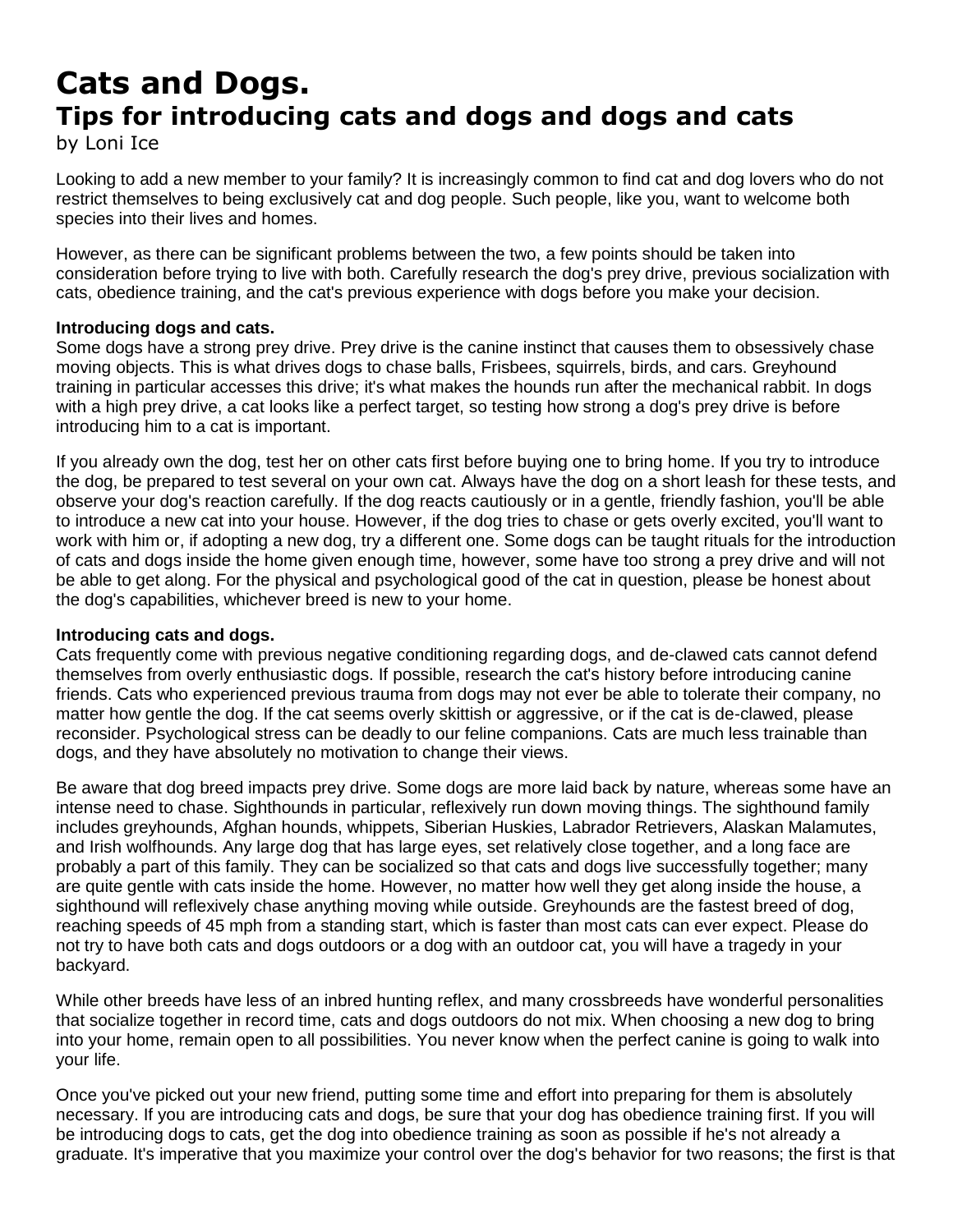your dog is more dangerous to the cat than the other way around. The second is that out of cats and dogs, it is the dog who is the only one that you are going to control.

When first bringing your new animal home, ensure that the cats and dogs territories are clearly and physically separated. In addition, the cat's food should not be available to the dog at any time because cat food is high in fat and protein, also known as dog junk food. Just like junk food for humans, your cat's food, no matter how tempting, will cause your dog some health problems. Keep the litter box out of canine reach as well because dogs are frequently attracted to "remains" from cat litter boxes. It's extremely unhealthy for the dog and household.

Keep the cat away from the dog's food, toys, and sleeping area. Some dogs get very defensive about what they know is theirs. Putting baby gates up is a good method for defining territory, as the cat can jump the gate and the dog cannot. However, if too excited, a dog could go through a baby gate right after the cat jumped over it. When leaving cats and dogs alone for long periods place the cat, her food, and her litterbox into a separate room and close the door. Never leave cats and dogs in the same room while you're out, even for litter and potty training purposes.

#### **Cat dog introductions.**

Before the animals' first meeting, if possible, make sure that they have traded scents. Take a blanket or towel that the cat has slept on and put it in the dog's sleeping area, and vice versa. This practice ensures that the cats and dogs are sufficiently familiar with each other's presence and species so that the first meeting does not come as a complete surprise. After all, humans don't always like meeting someone by surprise, and neither do cats and dogs. It's can also be another good test of how they react to each other. If the dog tries to rip up the towel that has the cat's scent on it, or if the cat hisses and shies away from the dog's blanket, that's an important clue to the psychological history of the animal.

Allow the cats and dogs time to explore and get comfortable in the house by confining the other for a few hours at a time. Alternate frequently, giving both animals plenty of affection when alone with each. You don't want your faithful friend to feel surplanted by the newcomer, after all! However, always feed and pay attention to the cat first upon coming home and when the cats and dogs are together. This will establish the cat as dominant over the dog in the dog's mind. Most dogs don't mind being the low critter on the totem pole, so long as they have a consistent place and are rewarded for good behavior and your attention. Cats, on the other hand, do not have such a clearly defined hierarchy in their social behavior, they don't understand canine social rules, and can get injured or killed if the dog is looking for submission from the cat and doesn't get it.

Supervise cats and dogs closely during all meetings until the two are verifiably acclimated to each other. Keep the dog on a leash and under a down/stay command to prevent sudden chasing sessions or overly aggressive play behavior. Always keep their meetings short and controlled. When the cats and dogs are behaving well towards each other, load on the affection and praise. When they are not getting along, do not punish either of them under any circumstances. Simply end the meeting and try again later when both are calm.

Carefully watch the cats and dogs relationship over the first few months. They may only ever get to mutual tolerance, but that is enough. As long as the cat does not appear constantly stressed and the dog does not react to the cat's presence with aggression or immediate rough play, they can probably continue to get along. However, if those initial fear/aggression reactions continue past one month, it's time to try again with a different animal, or accept that your long-term pet cannot handle the presence of the other species.

Be prepared to take one of the animals back to his or her previous owner and try again if necessary. If taking the animal back for a refund is not an option, do not purchase or adopt the animal. Some breeders will only give a partial refund due to shipping and sale expenses, however, any responsible breeder or private adoption organization will take cats and dogs back for any reason whatsoever, and so does the SPCA. Responsible animal owners, breeders, and sellers always put the needs of the animal above immediate monetary concerns. Do not deal with anyone who fails in this.

## **To recap:**

Do test all animals involved first for prey drive/prior trauma/suitability.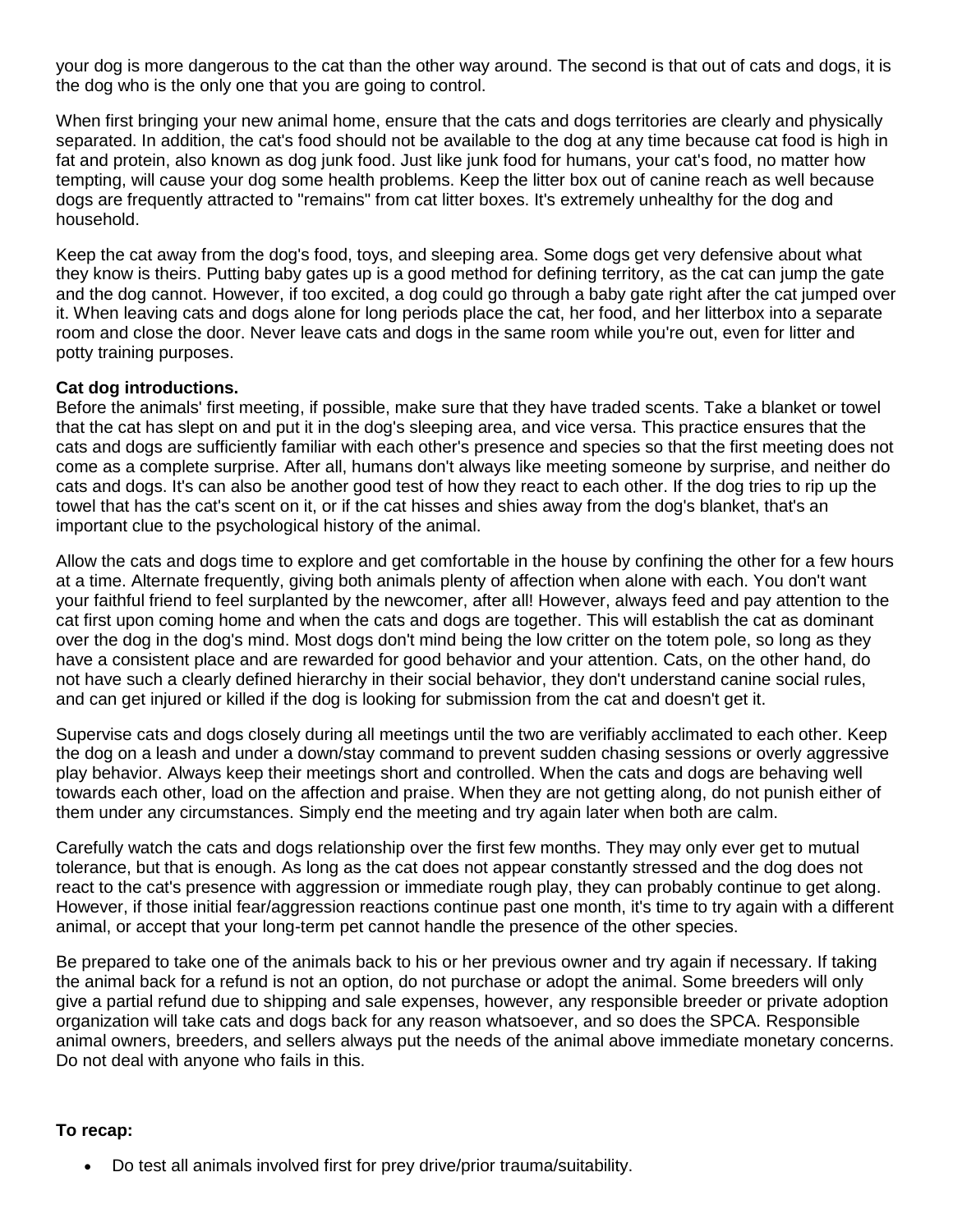- Do be prepared to look around for some time for the perfect addition to your house.
- Do all of your homework regarding what the new addition will need. A new pet deserves the same level of care that your existing pet gets, but cats and dogs don't have the same needs.
- Do make sure you have the time and resources to provide for both animals. If you don't, you need to know that before adopting a new family member.
- Do prepare your home ahead of time. Make sure both animals have clearly demarcated territory for their dens, food, and littering places, and that they cannot access each other's territory under any circumstances when no human is present.
- Do clip both animals' claws before their first meeting.
- Do give the animals each other's blankets/towels to acclimate to the presence of the other without the stress of immediacy or surprise.
- Do give each animal time to explore and acclimate to the house without the stress of the other animal's presence.
- Do give each animal plenty of attention and praise when one on one.
- Do give the cat food and attention first when the two animals can see each other.
- Do supervise the first thirty days of meetings closely, with the dog on a leash and under a down/stay command.
- Do stop the meeting at the first signs of stress or aggression from either party and try again later.
- Do give massive amounts of praise and affection to both animals for any good behavior.
- Don't make the decision to bring a new animal into your home lightly or quickly.
- Don't deal with any breeder, dealer, or adoption society who is not willing to take their animal back if she is unsuitable to your home.
- Don't rush to bring a new animal home because he will be unavailable unless you take him now. There will always be more animals out there in need of a home, and all parties need to be sure they can get along.
- Don't assume your existing pet can acclimate well to the other species. Test first, and if the answer is no, accept it.
- Don't try to introduce a dog and a de-clawed cat. The risks and stresses are too much for the cat.
- Don't have a dog and an outdoor cat. In fact, it's not advisable to let cats outdoors at all, but some of them will not be happy any other way. However, if yours is an outdoor cat, she relies on your yard to be dog-safe territory. Please don't take that away.
- Don't punish either of them if they do not behave well upon meeting. This will only increase the negative associations each has towards the other.
- Don't ever leave them together while no one is home before they have really bonded. This takes at least thirty days, sometimes more. Always separate them behind a solid door, not just a baby gate. In addition, if they never get to more than mutual tolerance, always separate them before leaving for an entire day.
- Don't keep trying with the same animal if it becomes clear that the two just do not like each other. Determine which pet has the problem, and either try with a different animal or accept that your home is multi-species enough with just one.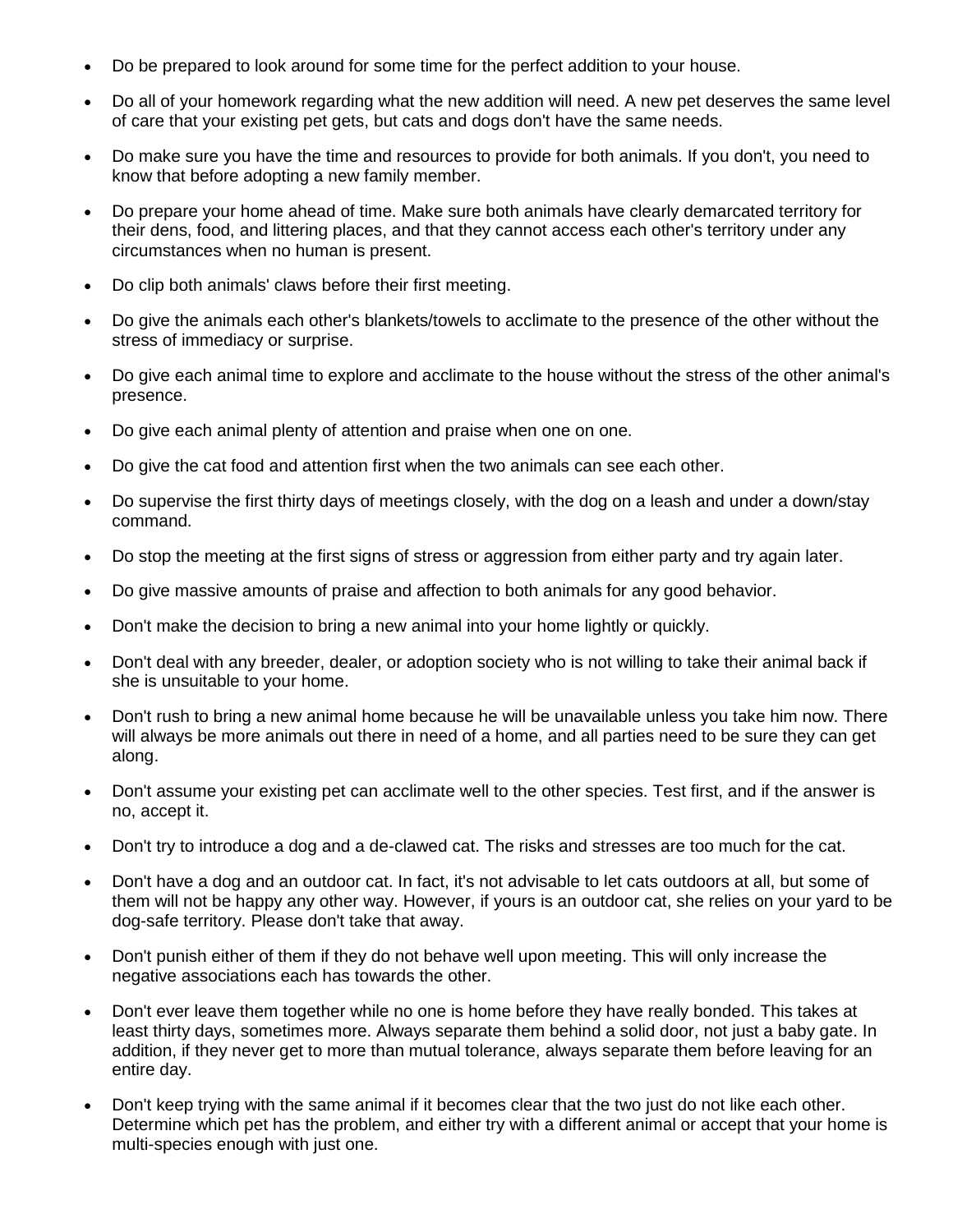# **High prey drive breeds list**

Dogs that were bred to hunt, such as terriers, have an inborn desire to chase and sometimes kill other animals. Anything whizzing by -- cats, squirrels, perhaps even cars -- can trigger that instinct. Dogs that like to chase need to be leashed or kept in a fenced area when outdoors, and you'll need a high, secure fence in your yard. These breeds generally aren't a good fit for homes with smaller pets that can look like prey, such as cats, hamsters, or small dogs. Breeds that were originally used for bird hunting, on the other hand, generally won't chase, but you'll probably have a hard time getting their attention when there are birds flying by.

Whippet – poacher's best friend – rabbits and small game

Tibetan Mastiff – primative breed – guard dog

Sussex Spaniel – developed to flush birds for hunters

Staffordshie – Bull – Terrier – created as a fast fighting dog

Sloughi - this desert sighthound originated in North Africa to hunt small, speedy prey.

Siberian Husky - intelligent dog can be independent and challenging for first-time dog owners.

Saluki - easy to groom, challenging to train, and not to be trusted off leash.

Rat Terrier - feisty, funny, energetic, lively, vermin-chasing, and incapable of being boring

Plott - to hunt bear and wild boar. They are still used as [hunting dogs](/sporting-dogs.html) today and have proven their worth

Pharaoh Hound - He was the dog of kings and may have hunted gazelles with pharaohs, hence his name.

Otterhound - originally [bred for hunting](/sporting-dogs.html) otter in England. Built for work, keen nose and renowned stamina

Nova Scotia Duck Tolling Retriever - Their prey drive, may send them [careening after cats](/chasing.html) or other animals that look like good sport.

Norwich Terrier - used for hunting both vermin and foxes, and today he can still be seen hunting.

Norfolk Terrier - strong hunting instinct is easily triggered by the sight of a squirrel, rabbit, or other small animal dashing by.

Kuvasz - he's protective of his people and suspicious of strangers.

Jack Russell Terrier - Developed in England some 200 years ago to hunt foxes

Ibizan Hound - The Ibizan Hound was originally bred to hunt rabbits and small game

Harrier - Harriers originally were bred to hunt hares and foxes

Greyhound - need a solid fence to keep them from chasing they might see as prey, such as squirrels, rabbits, or trespassing cats.

Goldador - usually get along with other dogs and pets, especially when they're raised with them or socialized to them at an early age.

German Shepard – herding stock, can also live peacefully with other dogs and pets, as long as he was taught to do so from puppyhood

Finnish Spitz - originally were bred to hunt a variety of small and large game, and then bark when they found something.

English Foxhound - originally a hunting dog, designed to pursue foxes in the English countryside

Doberman Pinscher - He's also friendly with other dogs and animals in his home, especially if he has been raised with them

Dachhund - were bred to hunt badgers and other tunneling animals, rabbits and foxes – good small game hunters